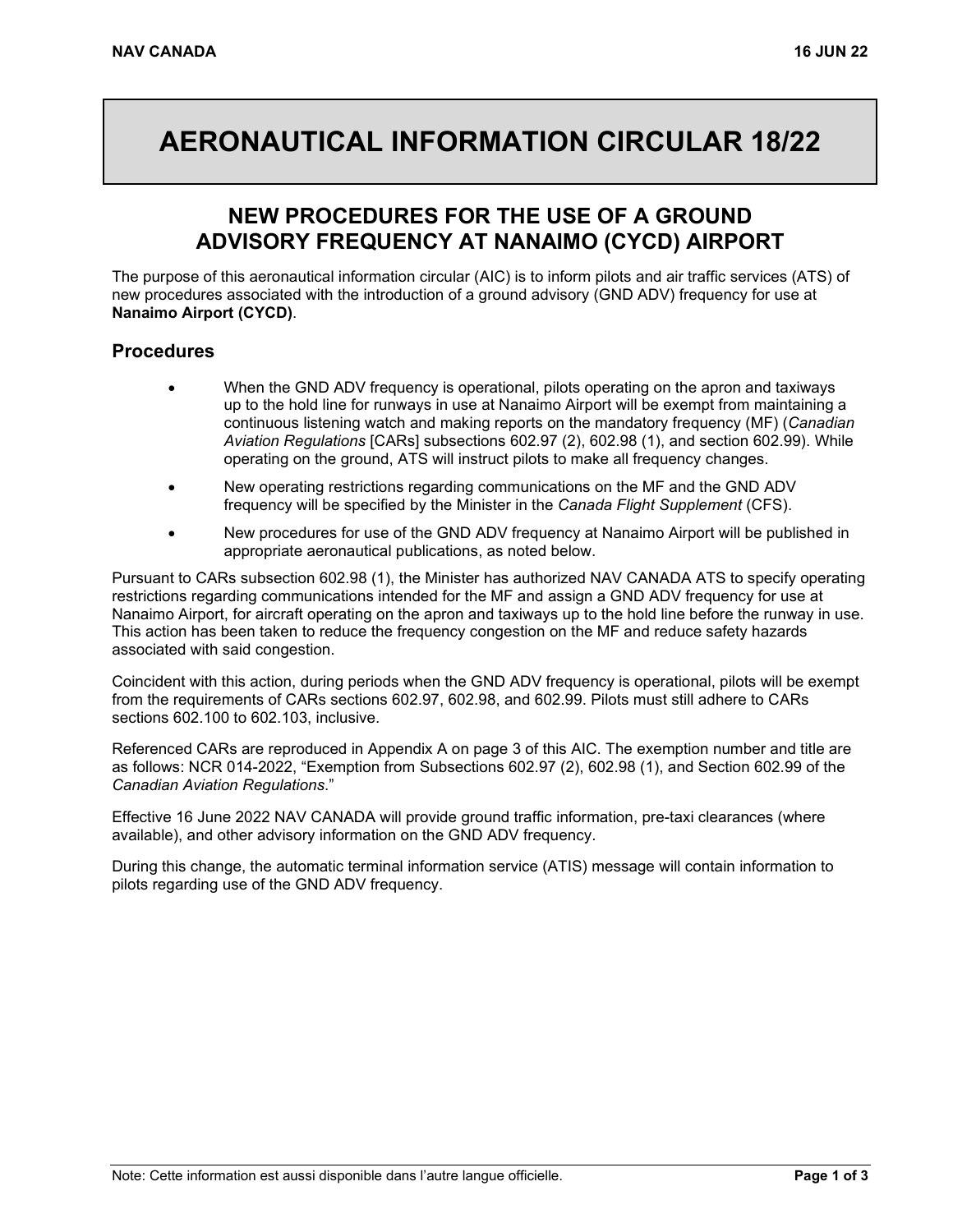The following aeronautical publications will be amended to reflect this additional frequency:

- *Canada Flight Supplement* (CFS)
- *Canada Air Pilot*, "Instrument Procedures General Pages" (CAP GEN)
- *Canada Air Pilot*, Volume 2, "Instrument Procedures British Columbia" (CAP Volume 2)

Refer to the CFS "General Section" and the CAP GEN for a definition of Ground Advisory. Refer to the CFS, Section B "Aerodrome/Facility Directory" and CAP Volume 2 for more detailed information specific to Nanaimo Airport, such as frequency and procedures.

Phraseology examples that pilots can expect from flight service specialists include:

• Instruction to change to the appropriate frequency (after receipt of advisory information):

| Pilot:          | GOLF ALFA BRAVO CHARLIE ON BRAVO FOR RUNWAY TWO<br>THREE AT ALFA |
|-----------------|------------------------------------------------------------------|
| <b>GND ADV:</b> | ROGER, CONTACT RADIO ON (frequency)                              |

Recommended taxi routing during complex ground traffic situations: SUGGEST TAXI VIA BRAVO, ECHO, JULIET, ALFA HOLD SHORT RUNWAY ONE ONE or

RECOMMEND TAXI VIA TANGO, BRAVO, RUNWAY TWO FOUR

• When transferring aircraft to either frequency (if the FSS positions are combined): CHANGE TO MY FREQUENCY (*frequency*)

This AIC will not expire unless superseded by a change in the level of service, or by amendment of, exemption from, or interpretation of the *Canadian Aviation Regulations*.

If you have any questions or concerns, please contact:

NAV CANADA Customer Service 77 Metcalfe Street Ottawa, ON K1P 5L6

Tel.: 800-876-4693 Fax: 877-663-6656<br>E-mail: service@navc service@navcanada.ca

Vanessa Robertson Director Air Traffic Services (ATS) Standards